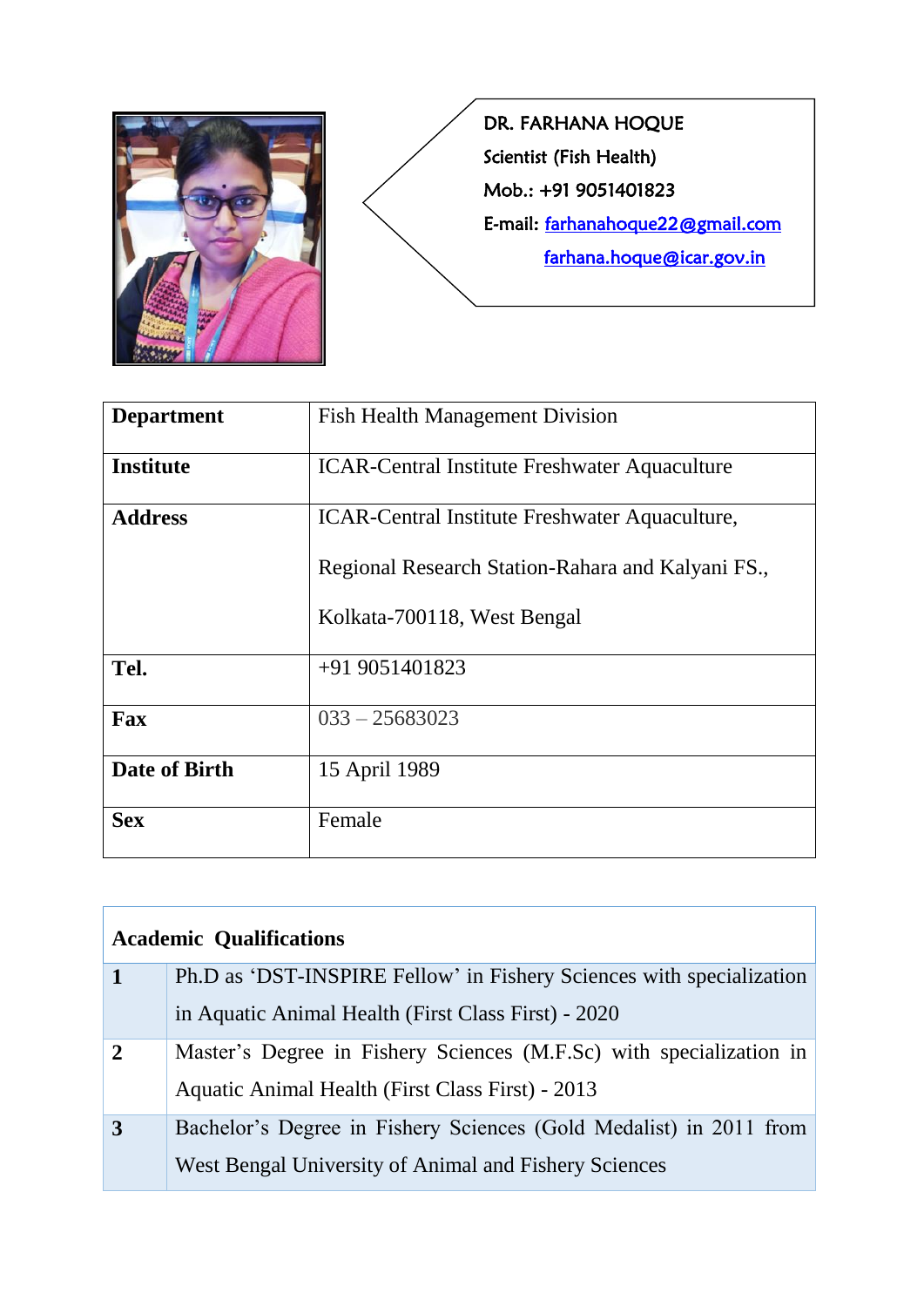| <b>Academic Awards</b>  | > Recipient of 'Research Achievement Award-2020'                                 |
|-------------------------|----------------------------------------------------------------------------------|
|                         | from IISc, Bangalore                                                             |
|                         | $\triangleright$ 'DST- INSPIRE Fellowship - 2014' – for full time                |
|                         | Ph.D programme by Department of Science and                                      |
|                         | Technology, Govt. of India                                                       |
|                         | $\triangleright$ 'Alltech Young Scientist Award-2014'- 2 <sup>nd</sup> in Indian |
|                         | region.                                                                          |
|                         | > 'Certificate of Merit- 2013' from West Bengal                                  |
|                         | University of Animal and Fishery Sciences for                                    |
|                         | obtaining 'First class first position' in M.F.Sc. degree                         |
|                         | programme                                                                        |
|                         | S 'Best Oral Presentation Award-2013'- National                                  |
|                         | Conference on Challenges in Biodiversity and                                     |
|                         | Resource Management, 26 - 27 February, 2013 by                                   |
|                         | University of Kalyani and West Bengal Biodiversity                               |
|                         | Board.                                                                           |
|                         | > 'University Gold Medal of Merit-2011'- B.F.Sc                                  |
|                         | degree programme from West Bengal University of                                  |
|                         | <b>Animal and Fishery Sciences</b>                                               |
|                         | > 'University Merit Fellowship- 2007- 2013'- B.F.Sc                              |
|                         | and M.F.Sc degree Programme from West Bengal                                     |
|                         | University of Animal and Fishery Sciences                                        |
| <b>Research</b>         | Five years of research experience in fish disease                                |
| <b>Experiences</b>      | diagnosis and health management                                                  |
| <b>Current Research</b> | $\triangleright$ Aquatic animal health management                                |
| <b>Interests</b>        | $\triangleright$ Aquatic and environmental microbiology                          |
|                         | $\triangleright$ Fish and shrimp disease diagnosis                               |
|                         | $\triangleright$ Aquaculture probiotics                                          |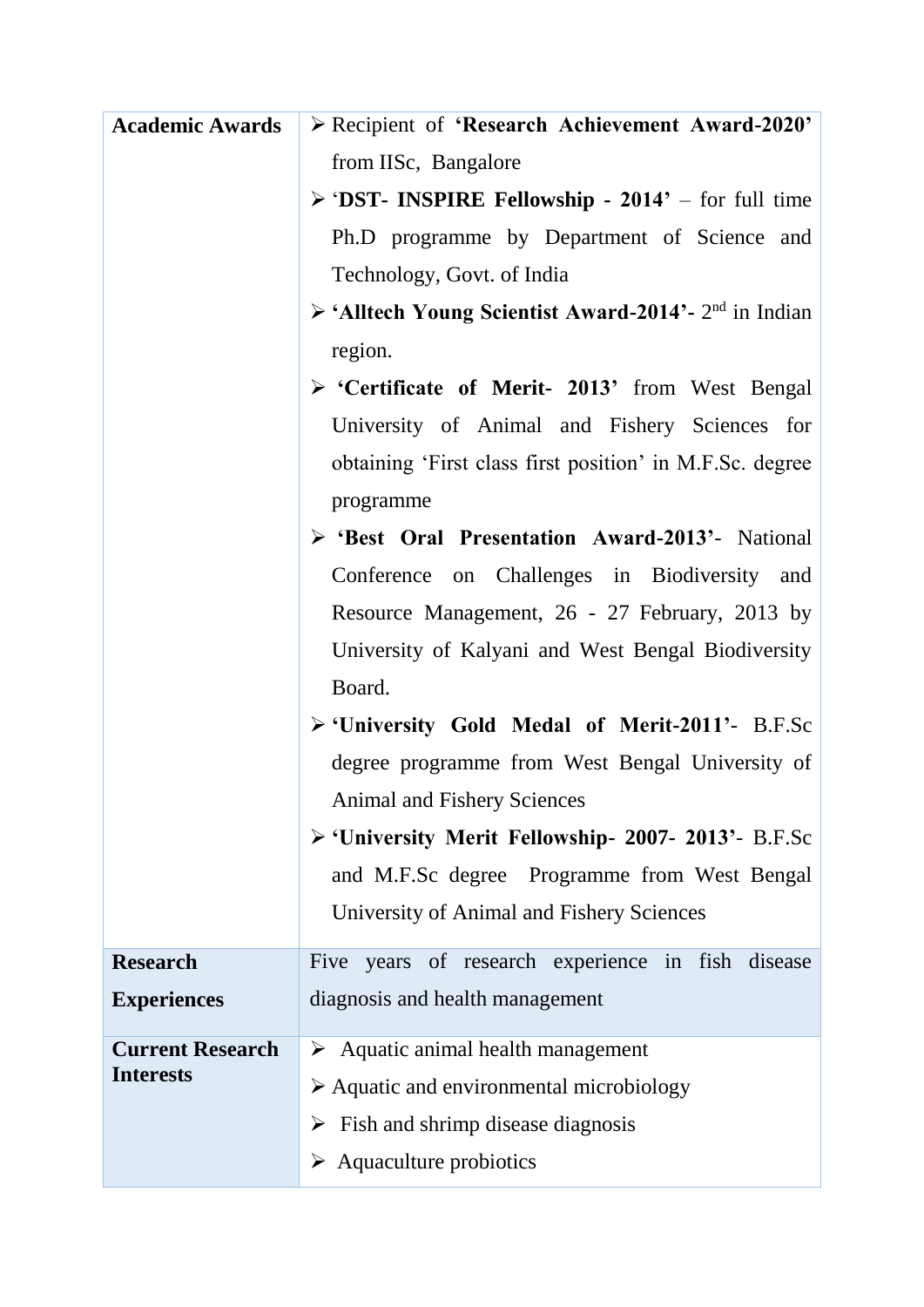|                          | $\triangleright$ Biocontrol of bacterial pathogens                       |
|--------------------------|--------------------------------------------------------------------------|
|                          | $\triangleright$ Post-harvest fishery microbiology                       |
|                          | $\triangleright$ General pathology, parasitology, immunology and         |
|                          | molecular biology techniques                                             |
|                          | $\triangleright$ Histopathological studies, haematological and           |
|                          | biochemical assay                                                        |
| <b>Current Research</b>  | $\triangleright$ Institute funded project on "Efficient use of critical" |
| <b>Projects</b>          | inputs towards sustainable aquaculture in the Moyna                      |
|                          | of Purba Midnapur, West Bengal through cluster                           |
|                          | approach" (I-98-E) as Co-PI from 2018-2020                               |
|                          | $\triangleright$ Institute funded project on "Development of             |
|                          | improved health management Strategies in the                             |
|                          | changing scenario of Freshwater Aquaculture in                           |
|                          | India- Sub Project A: Development of suitable                            |
|                          | health management protocol for challenged                                |
|                          | freshwater aquaculture systems in<br>India"                              |
|                          | (IXX14271) as Co-PI from 2018-2020                                       |
|                          | $\triangleright$ DBT funded Twinning project on "Improving               |
|                          | <b>Broodstock Management and Quality Seed Production</b>                 |
|                          | <i>Ompokbimaculatusthrough</i><br>of<br>Application<br>of                |
|                          | Molecular Endocrinology" from 2018-2020                                  |
| <b>Research Projects</b> | $\triangleright$ Institute funded project on "Evaluation of increasing   |
| <b>Completed</b>         | production of safe fish with feed in sustainable waste                   |
|                          | water aquaculture" (I-93) as Co-PI from 2016-2018                        |
|                          | $\triangleright$ Institute funded project on "Studies on technical and   |
|                          | economic feasibility of integrated crop livestock fish                   |
|                          | farming system involving Mystus gulio, Eutropiichthys                    |
|                          | Cirrhinus<br>Puntius<br>vacha,<br>reba,<br>and<br>sarana                 |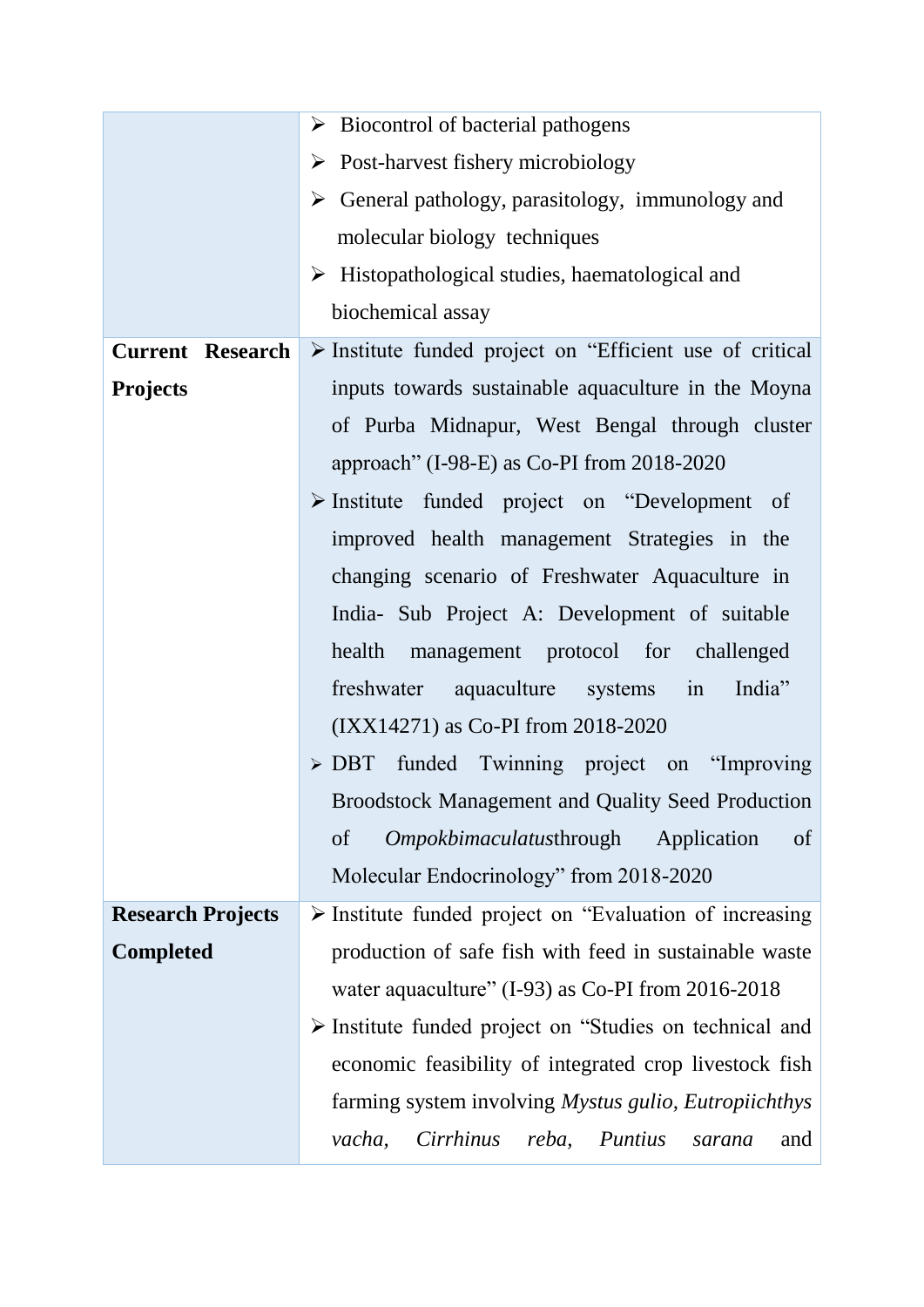|                        | Oreochromis niloticus along with carps" (I-91-E) as                  |
|------------------------|----------------------------------------------------------------------|
|                        | Co-PI from 2016-2018                                                 |
|                        | $\triangleright$ NICRA funded project on "Adaptation and mitigation" |
|                        | strategies in fisheries and aquaculture to climate                   |
|                        | with special reference to freshwater<br>change                       |
|                        | aquaculture" from 2017-2020                                          |
|                        |                                                                      |
| <b>Publications</b>    |                                                                      |
| <b>Research papers</b> | > Hoque, F., Pawar, N., Pitale, P., Dutta, R., Sawant, B.,           |
|                        | Babu, G.P., Choudhary, A., Sundaray, J. K., 2020.                    |
|                        | Pathogenesis and expression profile of selected                      |
|                        | immune genes to experimental Edwardsiella tarda                      |
|                        | infection<br>iniridescent shark, Pangasianodon                       |
|                        | hypophthalmus. Aquaculture Reports 17, 100371.                       |
|                        | DOI: 10.1016/j.aqrep.2020.100371                                     |
|                        | > Hoque, F., Adhikari, S., Hussan, A., Pillai, B. R.,                |
|                        | 2020. Effect of water salinity levels on growth                      |
|                        | performance and survival of <i>Catla catla</i> , genetically         |
|                        | improved Labeo rohita (Jayanti rohu) and Cirrhinus                   |
|                        | <i>mrigala</i> . International Journal of Oceanography and           |
|                        | Aquaculture 4(2): 00190. DOI: 10.23880/ijoac-                        |
|                        | 16000190                                                             |
|                        | $\triangleright$ Hoque, F., Abraham, T. J., Jayasankar, P., 2019.    |
|                        | Isolation and partial characterisation of secondary                  |
|                        | metabolites from fish-borne bacterium, <i>Pseudomonas</i>            |
|                        | <i>aeruginosa</i> . Indian Journal of Fisheries. 66(1): 81-91.       |
|                        | DOI: 10.21077/ijf.2019.66.1.79940-11                                 |
|                        |                                                                      |
|                        | > Hoque, F., Abraham, T. J., Nagesh, T. S., Kamilya,                 |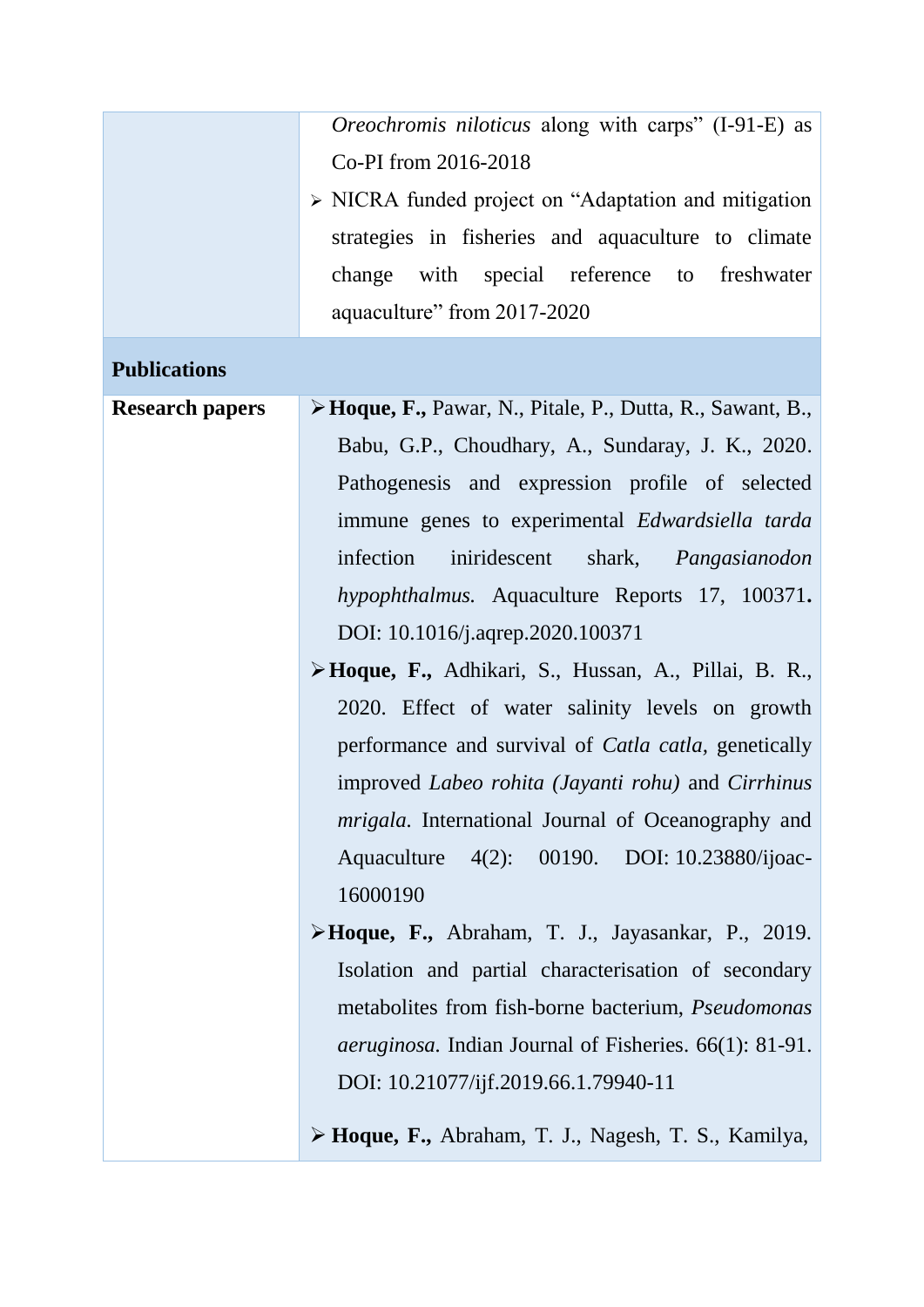D., 2019. *Pseudomonas aeruginosa* FARP72 offers protection against *Aeromonas hydrophila infection in Labeo rohita.* Probiotics and Antimicrobial Proteins. 11(3): 973-980. DOI: 10.1007/s12602-018-9456-1

- Hussan, A., Sundaray, J. K., Mandal, R.N., **Hoque, F.,** Das, A., Chakrabarti, P. P., Adhikari, S., 2019. [Invasion of non-indigenous suckermouth armoured](javascript:void(0))  [catfish of the genus](javascript:void(0)) *Pterygoplichthys* (Loricariidae) in [the East Kolkata Wetlands: stakeholders' perception.](javascript:void(0)) Indian Journal of Fisheries 66 (2): 29-42. DOI: 10.21077/ijf.2019.66.2.86267-05
- **Hoque, F.,** Hussan, A., Das, A., Chakrabarti, P. P., 2018. Managing water quality and fish health in aquaculture: Farmers traditional practices in West Bengal. International Journal of Fisheries and Aquatic Studies 6(4): 31-35.
- **Hoque, F.,** Hussan, A., Das, A., Chakrabarti, P. P., Sundaray, J. K., 2018. Mass mortality associated with *Dactylogyrus* infection in farmed long whiskers catfish, *Mystus gulio.* Journal of Experimental Zoology India 21(1): 227-231.
- Hussan, A., Mandal, R. N., **Hoque, F.,** Das, A., Chakrabarti, P. P., 2018. Dominance of intergrades of invasive suckermouth armoured catfishes *Pterygoplichthys* spp. (Siluriformes: Loricariidae) in coastal wetlands of West Bengal, India. Journal of Indian Society of Coastal Agricultural Research 36(1): 84-92.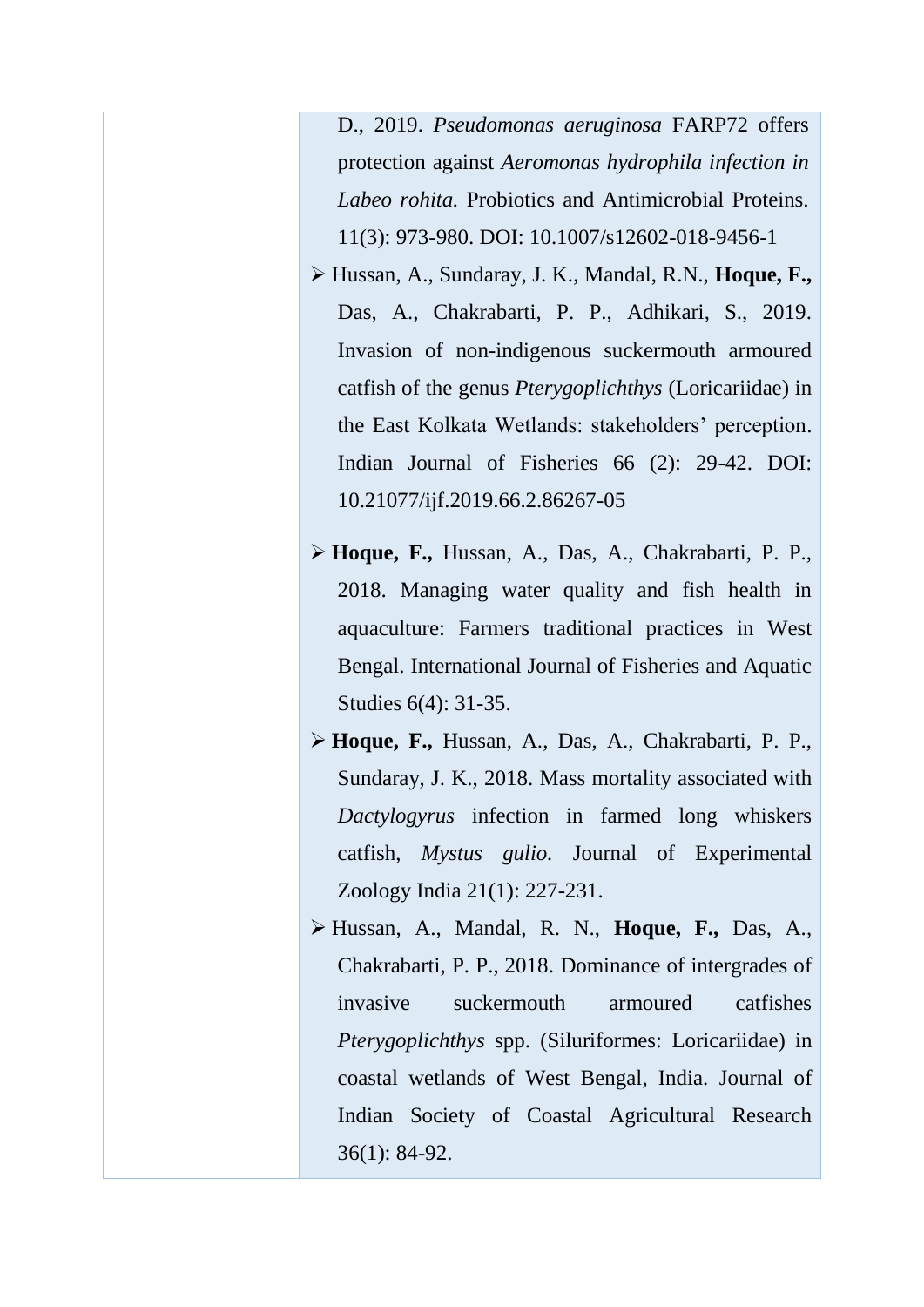|                         | $\triangleright$ Abraham, T.J., Hoque, F., Das, A., Nagesh, T. S.,              |
|-------------------------|---------------------------------------------------------------------------------|
|                         | 2017. Effect of culture condition on the level of serum                         |
|                         | Insulin-like growth factor-1 in Indian major carps.                             |
|                         | International Journal of Aquaculture 7(10):71-78.                               |
|                         | DOI: 10.5376/ija.2017.07.0010                                                   |
|                         | $\triangleright$ <b>Hoque, F.,</b> 2014. Biocontrol of $\beta$ - haemolytic     |
|                         | Aeromonas hydrophila infection in Labeo rohita                                  |
|                         | using antagonistic bacterium <i>Pseudomonas</i>                                 |
|                         | <i>aeruginosa</i> FARP72, International Journal of                              |
|                         | Pharmaceutical Sciences and Research 5(2): 490-501.                             |
| <b>Popular articles</b> | $\triangleright$ Hoque, F., Hussan, A., Das, A., Mishra, S. S.,                 |
|                         | Adhikari, S., 2020. Biopesticides in Aquaculture.                               |
|                         | Aquaculture Spectrum 31(2): 41-43.                                              |
|                         | $\triangleright$ Hoque, F., 2019. Ghost Probiotics- Prospect in                 |
|                         | Aquaculture. Aquaculture International 52-56.                                   |
|                         | > Hussan A., Adhikari S., Das A., <b>Hoque F.</b> , Pillai, B.R.,               |
|                         | 2019. Fish culture without water. International Journal                         |
|                         | of Fisheries and Aquatic Studies, 7(5): 39-48.                                  |
|                         | $\triangleright$ Hussan A., <b>Hoque F.</b> , Das A., Chakrabarti, P. P., 2017. |
|                         | Care to reduce stress. Aquaculture Times $3(4)$ : 49-55.                        |
|                         | $\triangleright$ <b>Hoque, F.,</b> Hoque, Z., 2013. Gaps and constraints in     |
|                         | aquatic animal disease management. Fishing Chimes                               |
|                         | $32(11): 43-46.$                                                                |
| <b>Book chapter</b>     | > Sundaray, J.K., Chakrabarti, P.P., Mohapatra, B.C.,                           |
|                         | Das, A., Hussan, A., Ghosh, A. and <b>Hoque, F.</b> $(2019)$ .                  |
|                         | Freshwater Aquaculture in Sundarbans India. In: H. S.                           |
|                         | Sen (ed.), The Sundarbans: A Disaster-Prone Eco-                                |
|                         | Region.<br>Coastal<br>Research,<br>297-322.<br>DOI:                             |